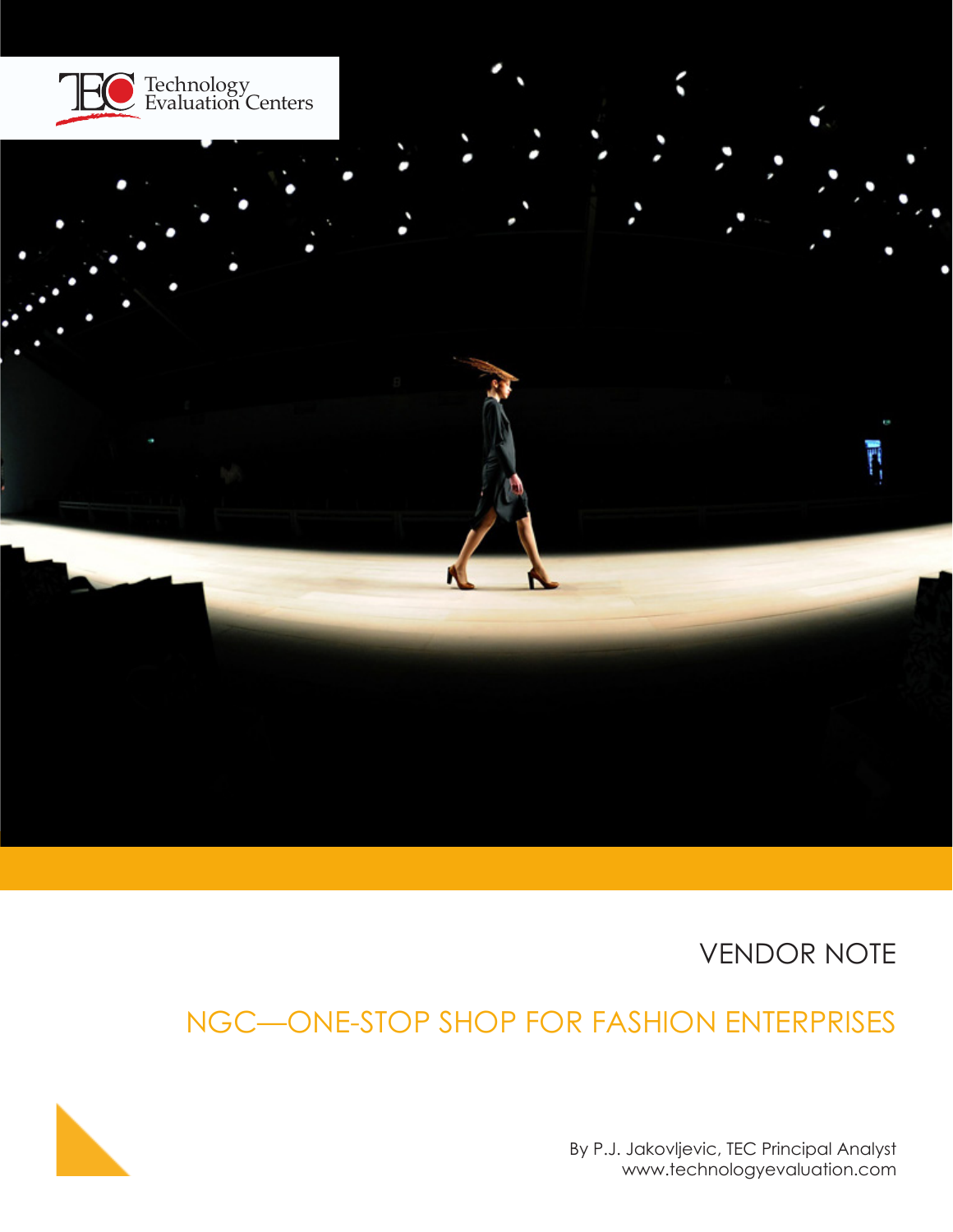## **NGC—One-Stop Shop for Fashion Enterprises**

**New Generation Computing, Inc.** (**NGC**)—a wholly owned subsidiary of **American Software Inc.** (which has had more than 54 consecutive profitable quarters and thus exudes stability for its constituent companies)—has focused exclusively on fashion, consumer goods, and retail software solutions since it was founded more than 30 years ago, in 1982. The company provides supply chain management (SCM), product lifecycle management (PLM), enterprise resource planning (ERP), warehouse management systems (WMS), and shop-floor control systems to midsized and top-tier companies of brand managers, manufacturers, importers, and retailers. In this report, I'll give you an overview of NGC, and discuss the company's main offerings and the capabilities they afford to the fashion industry.

NGC is a member of the **American Apparel and Footwear Association** (**AAFA**), **Textile Clothing and Technology Center** (**TC2**), and the **American Apparel Producers Network** (**AAPN**). Its executives, consultants, and solution specialists have deep experience in both the fashion and technology industries, and are also involved in leadership roles in key organizations and industry boards, such as the AAFA, AAPN, the **National Retail Federation** (**NRF**), and many others.

This industry savvy gives NGC an edge over its competitors and allows it to not only respond to, but also anticipate the rapid changes in the fashion industry. The company cites a long history of "industry firsts" such as the following:

- NGC was the first company to introduce fully integrated, web-based PLM and supply chain management (SCM)/global sourcing software.
- NGC is the first to introduce a Consumer Product Safety Information Act (CPSIA) compliance solution.
- NGC is the first to offer a single enterprise platform for the apparel industry.

The vendor's Customer Advisory Board (CAB) meets twice per year and includes the who's who in the apparel industry, e.g., VF Corporation, Foot Locker, DXL, Carter's, Williamson's Dickie, Billabong, Spanx, DuPont, plus others.

NGC is headquartered in Miami, Florida (U.S.), and has offices throughout North America, Latin America, and Asia, with more than 150 employees and over 120 customers. The company is a **Microsoft Gold Certified Partner** and has many additional relationships that extend its product capabilities. These include solutions from sister companies **Logility** and **Demand Solutions**, as well as vendors such as **QlikView**, **AppClarity**, and others. NGC's products are currently available in English, Spanish, and Simplified Chinese.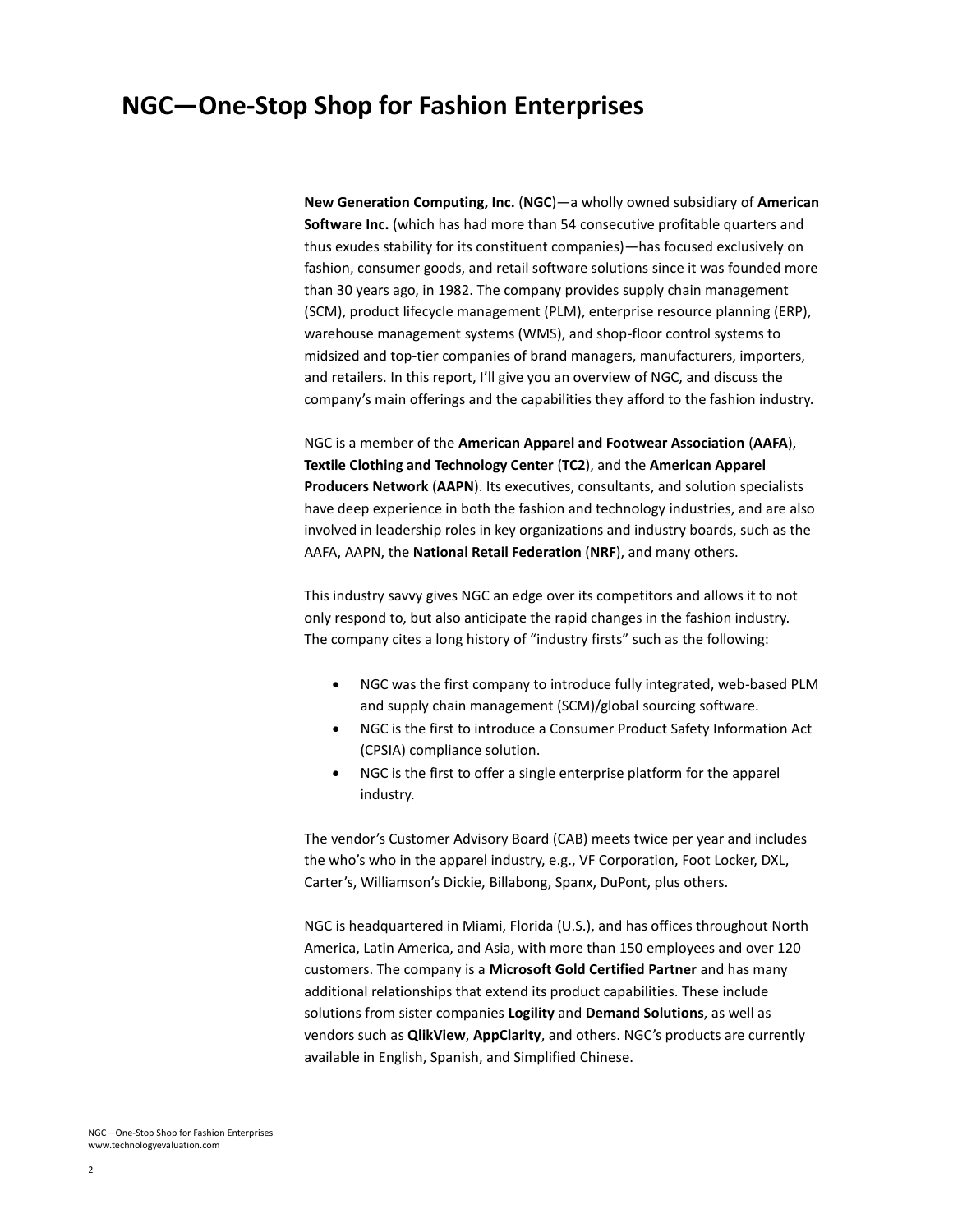#### **Going Cloud**

NGC's solution set includes PLM, SCM/global sourcing, fashion ERP, and shop floor control capabilities. The vendor recently added subscription-based software as service (SaaS) ERP and shop floor control software dubbed **NGC ERP Xpress** and delivered in the cloud [\(read TEC blog post\)](http://www.technologyevaluation.com/research/article/Lucky-Zone-Design-Selects-NGC-ERP-XPress.html). NGC ERP Xpress requires no software for installation or configuration, no need for purchasing additional hardware, and no need for information technology (IT) support or extensive user training. As its name suggests, companies can be up and running quickly, leveraging capabilities that include electronic data interchange (EDI), customer order processing, production orders, inventory control, and others. The system integrates with FedEx and UPS shipping systems, as well as many factors and banks.

NGC's ERP Xpress aims to help early-stage, high-growth companies via hundreds of preconfigured reports and other functions that help them streamline their workflows, reduce costs, increase their inventory turns, and provide better customer service. Companies can start with the SaaS solution, and then expand to a traditional on-premises ERP model whenever they need additional features. Data in NGC's ERP Xpress can be migrated to an NGC on-premises ERP system in a few days, and companies can further expand by adding NGC's Fashion PLM and SCM solutions.

### **NGC's Flagship Suite**

But NGC's integrated PLM/SCM solution, which is informally called "Extended PLM," represents 80 percent of the company's annual revenue. NGC believes that PLM should be the collaborative engine that drives the global fashion enterprise, and it thus integrates its PLM with SCM, ERP, and other enterprise information to provide a single collaborative workspace that standardizes all processes within an organization.

The PLM foundational capabilities include workflow calendars (multiple calendars can be linked, and calendars can be revised), to-do lists, milestone views, collaboration/discussion threads, exception alerts with user-defined parameters, and reporting (standard and custom reports with key performance indicators [KPIs]/analytics, graphs, and tables). Planning capabilities include top-down financial planning with revenue and profit targets on multiple levels as well as line and range planning for the following (see figure 1):

- Stock-keeping unit (SKU) counts
- Carryovers—where styles are carried over from previous seasons or lines to be used in new lines
- Placeholders—templates with style attributes and base information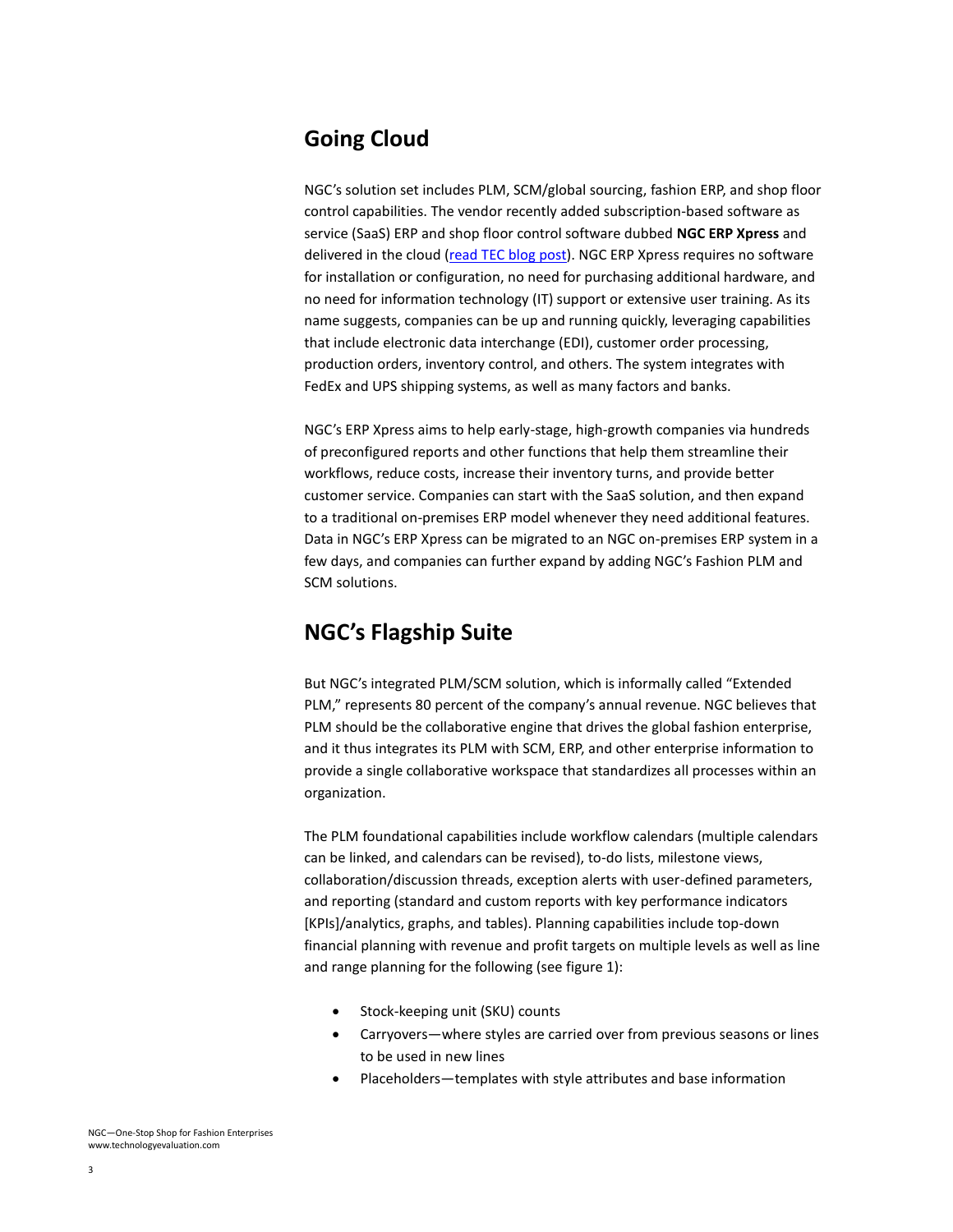- Financial Plan-Fall TTER Ext W Cost Ext W R LABEL  $\Box$  411-NVYS **RIVATE LABEL JACKET** 1714 Đ 24,500 \$31.39 \$94.17 \$769,055.00 \$2,307,167.45 66,67% \$6,125,007.3 OMENIC -<br>ALL **DE BLAZES** 12,75 \$23.45 \$298,987.5 \$672,562.50 \$1,593,75 \$52.75 55.55% 001-WHT I) **PRIVATE LABEL JACKET** FALL 1715 OMENS ELTED SLIM BLAZER  $\Box$  090-COL 12,750 \$298,987.50 \$672,562.50 \$1,593,750. \$23.45 \$52.75 55.55% PRIVATE LABEL>JACKET: ACTI 50,000 \$1,367,030.00 \$3,652,292.45 60.79% \$9,312,507. .<br>WOMENS>PRIVATE LABEL>JACKET: PLAN 51,500 \$1,261,750.00 \$2,716,625.00 53.55% \$7,650,000.5 ATE LABEL \$935,667.45 \$1,662,506.8 \$105,280. 7.24%  $-1,50$ **12** 472-RSN 19,500 \$190,125.00 59.96% \$1,248,000.0 \$9.75 \$24.35 \$474,825.00 V **RIVATE LABEL OMENS JEAN** .<br>ALL 1253 460-STNWSH 21,000 \$204,750.00 59.96% \$9.75 \$511,350.00 \$1,344,000.0 \$24.35 40,50 \$394,875.00 \$986,175.00 \$2,592,000. 59,96% 40,000 \$430,000.00 \$974,000.00  $55.85$ \$7,650,000.0 WOMENS>PRIVATE LABEL>JEAN: PLA VATE LABEL>JEAN: 500  $$-35,125.00$  $$12,175.00$ 4.11%  $$-5,058,000.0$  $\overline{\phantom{a}}$  004-NVY 10,250 \$42.50 \$94.75 \$435,625.00 \$971,187.50 55.15% \$1,947,500. **PRIVATE LABEL** OUTERWEAR FALL 1903  $272 - CLK$ 9,500 \$42.50 \$94.75 \$403,750.00 \$900,125.00 55.15% \$1,805,000.0 19,750 \$839,375.00 \$1,871,312.50 55.15% \$3,752,500. VOMENS>PRIVATE LABEL>OUTERWEAR: PLAN 20,000 5830,000.00 \$1,910,000.00 56 54% \$5,737,500.0 VATE LABEL>OUTE  $-250$ \$9,375.00  $$-38,687.50$  $-1.40%$  $$-1,985,000.0$ **WEAR: OV**  $\overline{\phantom{a}}$  050-HTF 11.450 \$8,35 \$18.50 \$95,607.50 \$211,825.00 54,86% \$503,800.0 **PRIVATE LABEL** PANT FALL 1212 **IM ANKLE PAN**  $\Box$  002-BLK 11.050 \$8.35 \$18.50 \$92,267.50 \$204,425.00 54.86% \$486,200.0 ATE LARELSE 22,500 \$187,875.00 \$416,250.00 54.86% \$990,000.0 **UOMETME**  $\overline{1}$ VOMENS>PRIVATE LABEL>PANT: PLAN 25,00 \$243,750.0 \$487,500.00 \$7,650,000 WOMENS>PRIVATE LABEL>PANT: OVER  $$ - 55.875.0$  $$-71,250,00$ 4,86%  $s - 6,660,000.0$  $-2,500$
- Financial elements—target cost, target retail price, target Initial Markup Unit (IMU) percentage, etc.

**Figure 1.** Financial Planning

The ideation capabilities start with a theme creation via digital assets pictures from mobile devices, **Adobe Creative Suite** integration (with native formats for other image file types), Concept Boards, Pictures, Styles and Bodies, Materials and Trims, and Colors and Prints (see figure 2). Creative design capabilities include silhouette design, design collaboration, story boards and preliminary line sheets, fabric development and/or selection, trim development and/or selection, initial testing for fabric and trim components, color development (color forecasting services and color palettes), and print development (print types and colors).



**Figure 2.** Digital Asset Manager

NGC—One-Stop Shop for Fashion Enterprises www.technologyevaluation.com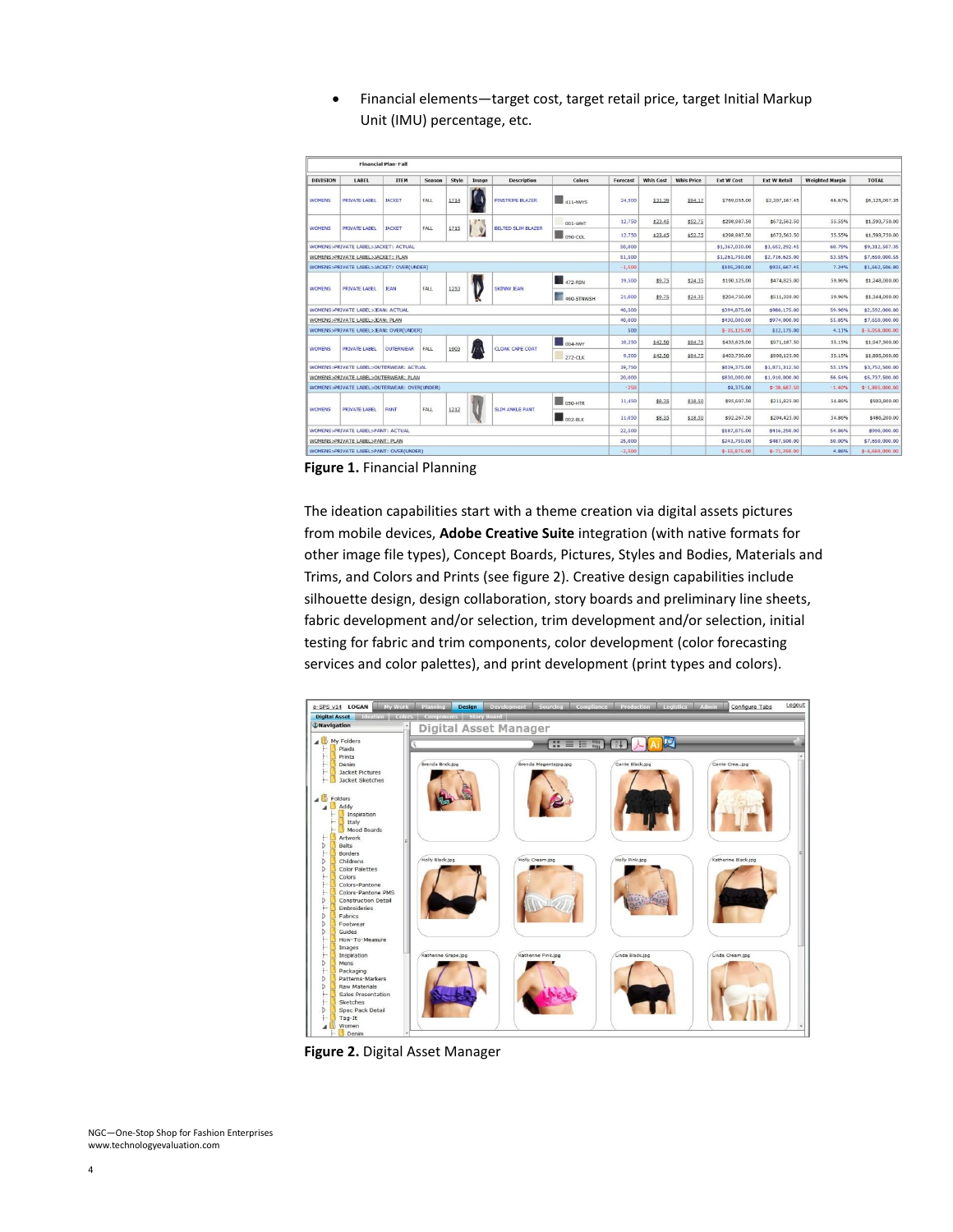The sourcing process starts with request for quote (RFQ), design bill of materials (BOM), preliminary construction, and initial costing (free on board [FOB], landing costs breakdowns, and alternate pricing for variations). The intent it is to build the first prototype sample with necessary materials/construction and these materials' availability and viability. The second part of sourcing revolves around vendor management in terms of the following:

- Company regulatory guidelines—safety compliance, social compliance, and environment compliance
- Vendor capabilities—certifications, capacity, lead times, and proximity to materials
- Scheduling onsite inspections and evaluations—vaulting of results and corrective action plans (CAPs), which are used to help bring vendors in compliance if they fail audits for quality, CPSIA, social compliance, etc.
- Calculating the Scorecard Index

The pre-production cycle starts with tech design in terms of a detailed production BOM, detailed costs (via importing materials pricing from BOM and calculating manufacturing costs, and landing costs [from HTS codes, freight, insurance, commission, etc.], and all of those by color, by size, or average), graded specs/measurements, detailed construction, labeling and packaging requirements, determining the HIGG Index – Rapid Design Module score (the apparel and footwear industry self-assessment standard for assessing environmental and social compliance), and revision/version tracking.

Then comes the sampling phase of pre-production, whereby a sample request is distributed to vendors (bearing in mind a sample type, quantity, and timing), whereby its delivery can be tracked with links to carriers' web sites, and its label can be generated with barcode or QR code. The next step is sample evaluation, and it accommodates annotation/image markup, 3D virtual fit approvals, and the ability to approve/reject samples with corrections.

The pre-production phase logically ends with approvals, starting with the finished product approval for construction, fit, and labeling and packaging. There are also material and component color approvals for lab dip process tracking (at the component level and with links to finished style via BOM) and storing spectral data as **Autodesk** DXF files. Finally, there are material and component quality approvals for regulatory testing (lead, phthalate esters, flammability, etc.) and quality testing (color fastness, crocking/"bleeding", shrinkage, pilling, etc.).

Once the pre-production phase is completed, one has to reconcile the financial, production, and assortment plans (see figure 3). Financial plans provide the topdown and bottom-up analysis of actual costs, retail prices, IMU percentages, and buy quantities as well as the planned versus actual analysis for revenue and profit. Production plans show the allocated production styles, quantities, and flow for each vendor and material requirements planning (MRP) for planned requirements for each material, drawdown inventory based upon usage on production orders,

NGC—One-Stop Shop for Fashion Enterprises www.technologyevaluation.com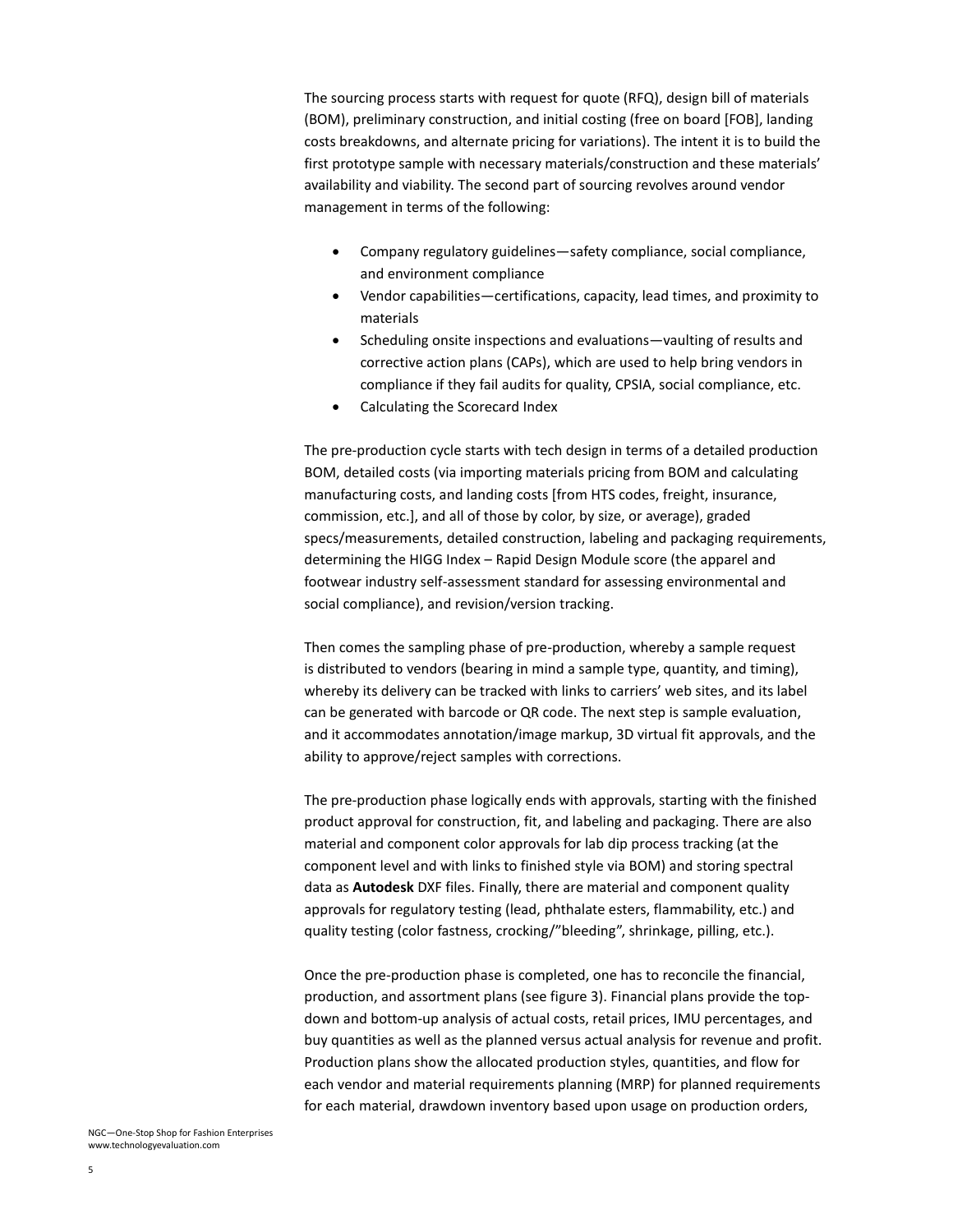and the inventory status at each remote location (warehouse or factory). Finally, assortment plans depict the flow by distribution (geography, country, channel, and store type) and flow by time period (initial setup and replenishment within season).

| $\Phi$        |      |                                       |                   |                        | <b>Set Filter</b> | Advanced      |                            |                                |                |                   |                 |                                           |    |                                    |                   |
|---------------|------|---------------------------------------|-------------------|------------------------|-------------------|---------------|----------------------------|--------------------------------|----------------|-------------------|-----------------|-------------------------------------------|----|------------------------------------|-------------------|
|               |      |                                       |                   |                        |                   |               |                            | Pages:   1   2   3   4   5   6 |                |                   |                 |                                           |    |                                    |                   |
| <b>Season</b> |      | <b>Style Description</b>              | <b>Stage</b>      | <b>Designer</b>        | <b>Material</b>   |               | <b>Division Collection</b> | Label                          | View<br>Specs. | Get<br><b>PDF</b> |                 | <b>Calendar Collaboration Attachments</b> |    | Assign<br><b>Calendar Calendar</b> | <b>Revise</b>     |
| <b>FALL</b>   | 1100 | TWO<br><b>BUTTON</b><br><b>JACKET</b> | <b>PRODUCTION</b> | <b>JENNY</b><br>LAM    | <b>TWILL</b>      | <b>WOMENS</b> | CAREER                     | <b>HIGHLINE</b>                |                | 喫                 | $rac{mn}{3}$    | F.                                        | e. | $\frac{3000}{31}$                  | $\frac{mn}{3}$    |
| FALL          | 1205 | <b>FLARE LEG</b><br><b>PANT</b>       | PROTOTYPE         | DEDE<br>WATSON         | <b>GABARDINE</b>  | <b>WOMENS</b> | CASUAL HIGHLINE            |                                |                | 學                 | $rac{mn}{3}$    | ≘                                         | e  | $\frac{7000}{31}$                  | $\frac{mn}{3}$    |
| <b>FALL</b>   | 1211 | MID-CALF<br>CAPRI                     | PROTOTYPE         | <b>JENNY</b><br>LAM    | <b>GABARDINE</b>  | <b>WOMENS</b> | CASUAL                     | <b>HIGHLINE</b>                |                | 孯                 | $rac{mn}{3}$    | 画                                         | ø  | $rac{4777}{31}$                    | $\frac{4000}{31}$ |
| <b>FALL</b>   | 1714 | PINSTRIPE<br><b>BLAZER</b>            | PREPRODUCTION     | ELLEN<br><b>RIPLEY</b> | <b>GABARDINE</b>  | <b>WOMENS</b> | CAREER                     | PRIVATE<br>LABEL               |                | 孯                 | $\frac{mn}{3}$  | $\bigcirc$                                | e  | $\frac{m}{3}$                      | $\frac{9999}{31}$ |
| <b>FALL</b>   | 1901 | LEATHER<br><b>BOMBER</b>              | PROTOTYPE         | ELLEN<br><b>RIPLEY</b> | <b>LEATHER</b>    |               | WOMENS WEEKEND HIGHLINE    |                                |                | 孯                 | $\frac{mn}{3}$  | ā                                         | e  | $\frac{4000}{34}$                  | $\frac{mn}{3}$    |
| FALL          | 2450 | <b>BOOTCUT</b><br><b>JEAN</b>         | <b>PRODUCTION</b> | DANA<br><b>BARRETT</b> | <b>DENIM</b>      | <b>MENS</b>   | WEEKEND HIGHLINE           |                                |                | 孯                 | $\frac{m n}{3}$ | G.                                        | e  | $\frac{757}{37}$                   | $\frac{mn}{3}$    |
| <b>FALL</b>   |      | 2460 CARGO PANT                       | PROTOTYPE         | DANA<br><b>BARRETT</b> | <b>TWILL</b>      | <b>MENS</b>   | WEEKEND                    | PRIVATE<br>LABEL               |                | 悞                 | $\frac{m}{3}$   | $\left( =\right)$                         | e, | $\frac{mn}{31}$                    | $\frac{1}{3}$     |

**Figure 3.** Product Development Dashboard

Purchasing and production capabilities will then produce the following info:

- Current status at wholesale distributors—open sales orders, current inventory, and current work in process (WIP)
- Current status at retail—current store inventory, current sales (by week) yields sell-through percentages, inventory turns, etc.
- Purchase orders sent to vendors and suppliers—acknowledgements and revisions
- WIP tracking
- Container booking and tracking

Ample quality control capabilities start with remote inspections using mobile devices with regard to material inspections, inline inspections, Acceptable Quality Level (AQL) final audits, measurement audits, and packing accuracy audits. Quality performance analytics can be displayed by vendor, time frame, product type, material, etc. Product testing capabilities involve product and/or material tests for compliance and compliance documents creation, e.g., General Certificate of Conformity (GCCs), Children's Product Certificate (CPCs), etc.

The shipment capabilities include carton packing (optional scan/pack and GS1-128 barcode carton labeling), shipment paperwork (manifest, bill of lading [BoL], commercial invoice, and packing lists with SKU detail and carton detail), electronic advanced shipping notification (ASN), and Importer Security Filing (ISF) form. Last but not least, logistics and receiving include shipment tracking by location,

NGC—One-Stop Shop for Fashion Enterprises www.technologyevaluation.com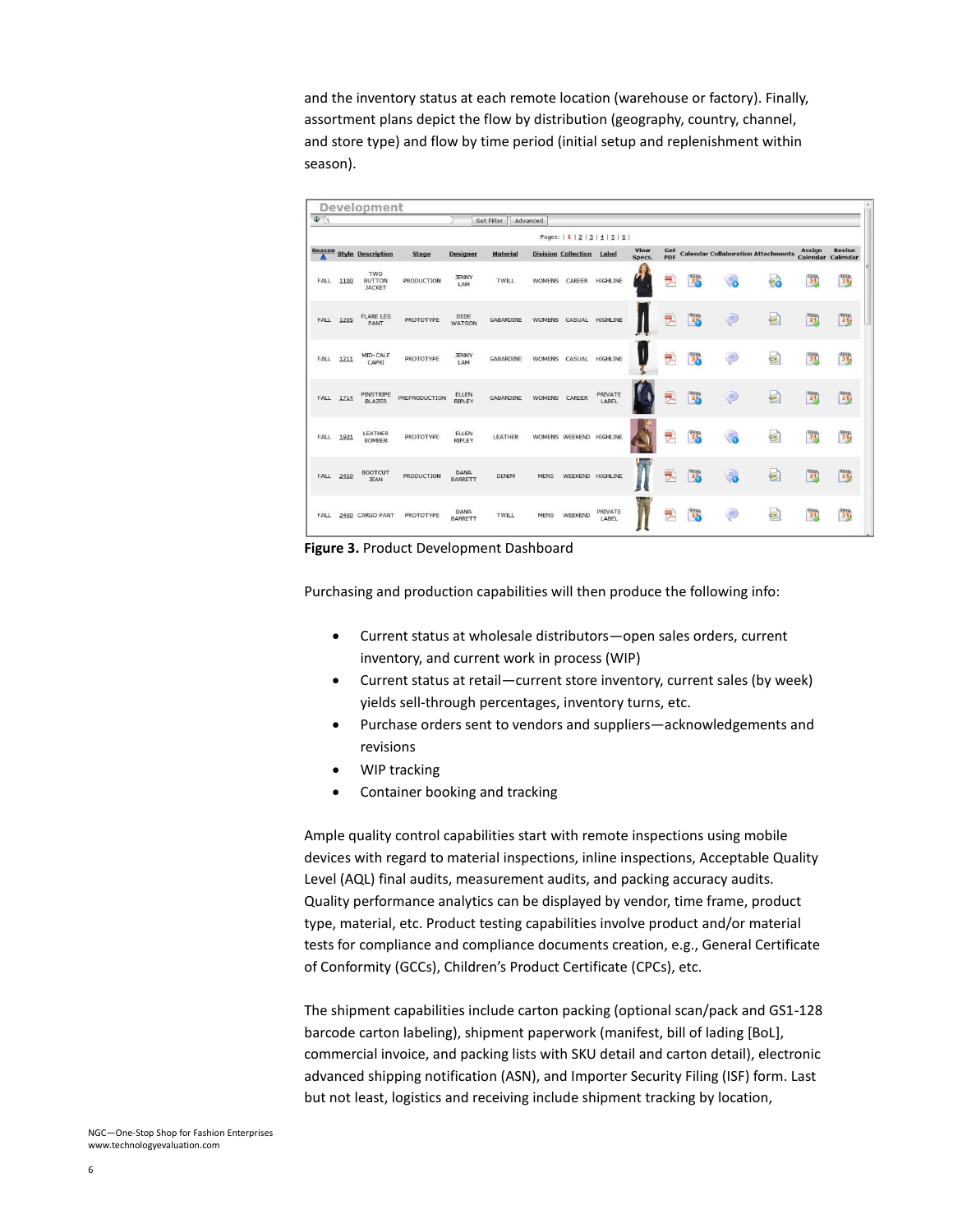accessing all shipping documents online (whether they are created within NGC or kept in a vault for external shipping documents), vendor invoice management (approving and passing invoices to and from accounts payable [A/P] system and allocating invoice across shipment for actual costing considering units, cube/volume, weight, and value), and discrepancy identification.

At this stage, NGC has no plans yet to become a matchmaking virtual showroom marketplace with the responsibility of vetting potential suppliers that its direct competitor **TradeStone Software** currently offers under the **Bamboo Rose** name [\(read TEC blog post\)](http://www.technologyevaluation.com/research/article/TradeStone-Software-Helping-Omni-Market-Retail-Transformation.html).

[Read interview](http://www.technologyevaluation.com/research/article/Interview-with-NGC-Marketer-Flushing-Out-the-Value-Prop.html) with Mark Burstein, president of sales, marketing, and R&D at NGC.

#### **Related Reading**

[Grupo Karim's Selects NGC's Fashion PLM and SCM Solution](http://www.technologyevaluation.com/research/article/Grupo-Karims-Selects-NGCs-Fashion-PLM-and-SCM-Solution.html). September 18, 2013. [Product Note: NGC's Fashion PLM and Sourcing Solutions.](http://www.technologyevaluation.com/research/article/Product-Note-NGCs-Fashion-PLM-and-Sourcing-Solutions.html) January 8, 2010. [Vald'or Apparel Selects NGC's PLM, ERP, and Shop Floor Solutions](http://www.technologyevaluation.com/research/article/Valdor-Apparel-Selects-NGCs-PLM-ERP-and-Shop-Floor-Solutions.html). June 2, 2014.